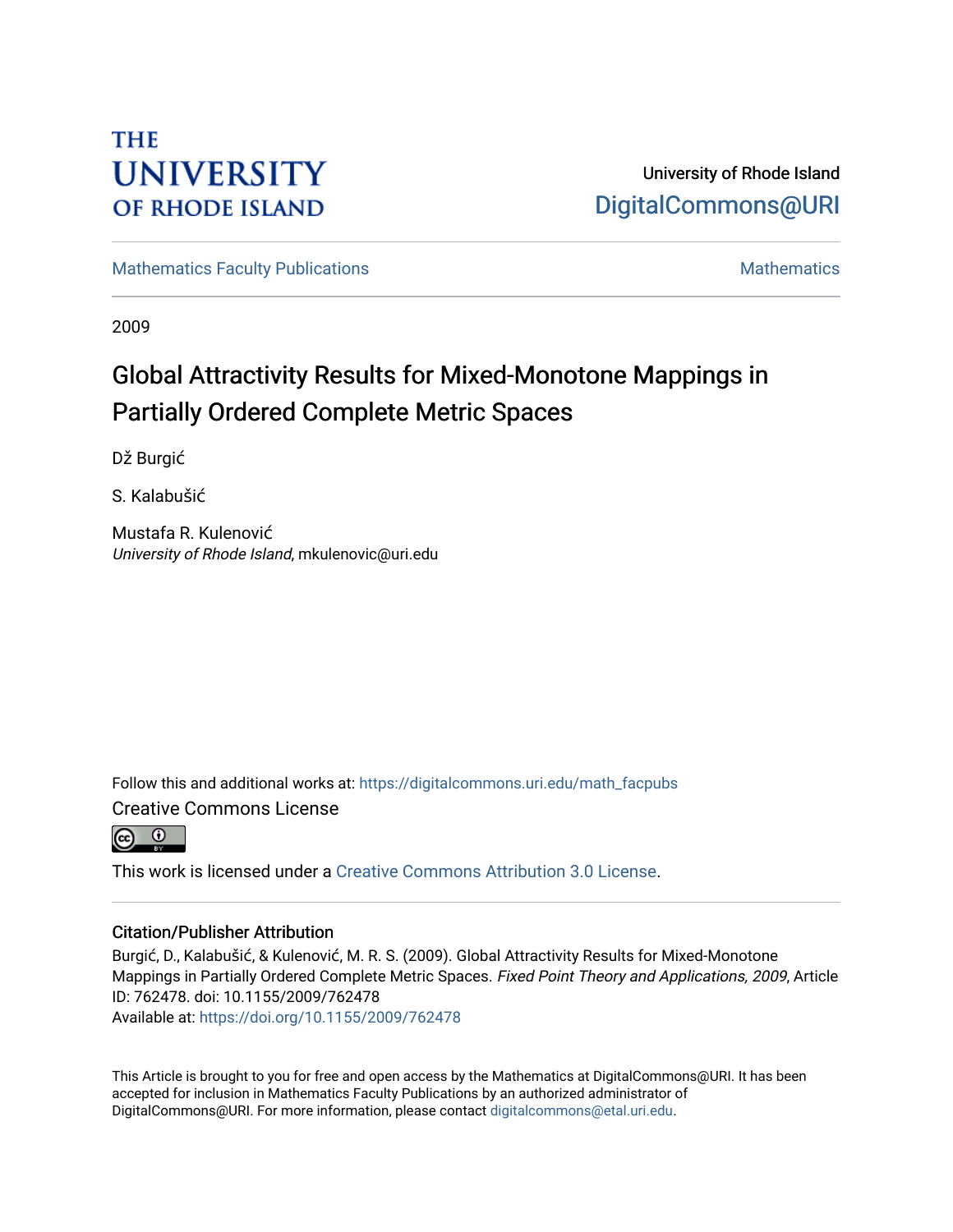*Research Article*

## **Global Attractivity Results for Mixed-Monotone Mappings in Partially Ordered Complete Metric Spaces**

### **Dž.** Burgić,<sup>1</sup> S. Kalabušić,<sup>2</sup> and M. R. S. Kulenović<sup>3</sup>

*<sup>1</sup> Department of Mathematics, University of Tuzla, 75000 Tuzla, Bosnia and Herzegovina <sup>2</sup> Department of Mathematics, University of Sarajevo, 71000 Sarajevo, Bosnia and Herzegovina*

*<sup>3</sup> Department of Mathematics, University of Rhode Island, Kingston, R I 02881-0816, USA*

Correspondence should be addressed to M. R. S. Kulenović, mkulenovic@mail.uri.edu

Received 28 October 2008; Revised 17 January 2009; Accepted 9 February 2009

Recommended by Juan J. Nieto

We prove fixed point theorems for mixed-monotone mappings in partially ordered complete metric spaces which satisfy a weaker contraction condition than the classical Banach contraction condition for all points that are related by given ordering. We also give a global attractivity result for all solutions of the difference equation  $z_{n+1} = F(z_n, z_{n-1}), n = 2, 3, \ldots$ , where *F* satisfies mixedmonotone conditions with respect to the given ordering.

Copyright © 2009 Dž. Burgić et al. This is an open access article distributed under the Creative Commons Attribution License, which permits unrestricted use, distribution, and reproduction in any medium, provided the original work is properly cited.

#### **1. Introduction and Preliminaries**

The following results were obtained first in  $[1]$  and were extended to the case of higherorder difference equations and systems in  $[2-6]$ . For the sake of completeness and the readers convenience, we are including short proofs.

**Theorem 1.1.** Let [a, b] be a compact interval of real numbers, and assume that

$$
f: [a,b] \times [a,b] \longrightarrow [a,b] \tag{1.1}
$$

*is a continuous function satisfying the following properties:*

(a)  $f(x, y)$  is nondecreasing in  $x \in [a, b]$  for each  $y \in [a, b]$ , and  $f(x, y)$  is nonincreasing in  $y \in [a, b]$  for each  $x \in [a, b]$ ;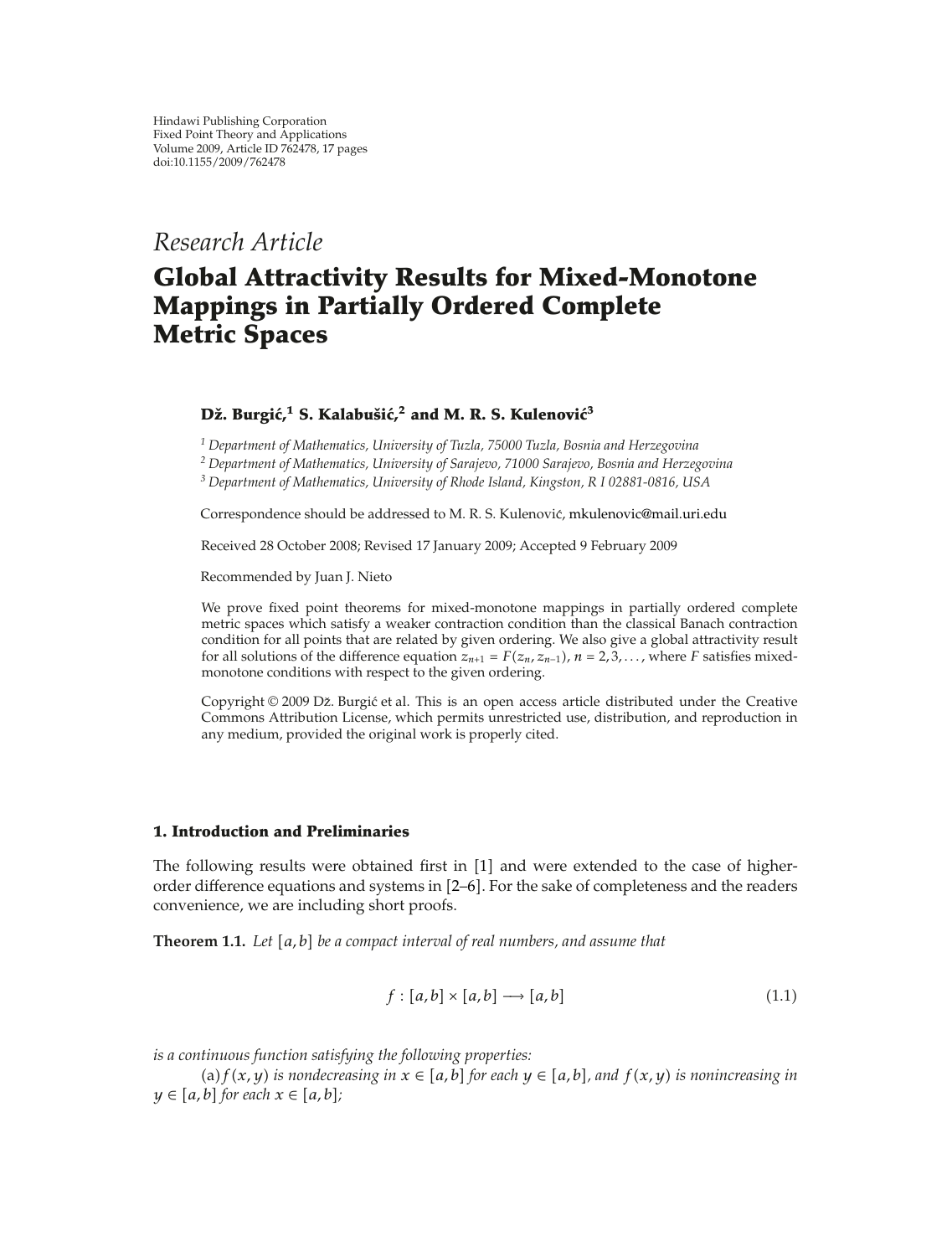(b) If  $(m, M) \in [a, b] \times [a, b]$  *is a solution of the system* 

$$
f(m, M) = m, \qquad f(M, m) = M,\tag{1.2}
$$

*then*  $m = M$ *. Then*

$$
x_{n+1} = f(x_n, x_{n-1}), \quad n = 0, 1, ... \tag{1.3}
$$

*has a unique equilibrium*  $\overline{x} \in [a, b]$  *and every solution of* (1.3) *converges to*  $\overline{x}$ *.* 

*Proof.* Set

$$
m_0 = a, \qquad M_0 = b,\tag{1.4}
$$

and for  $i = 1, 2, \ldots$  set

$$
M_i = f(M_{i-1}, m_{i-1}), \qquad m_i = f(m_{i-1}, M_{i-1}). \tag{1.5}
$$

Now observe that for each  $i \geq 0$ ,

$$
m_0 \le m_1 \le \dots \le m_i \le \dots \le M_i \le \dots \le M_1 \le M_0,
$$
  
\n
$$
m_i \le x_k \le M_i, \quad \text{for } k \ge 2i+1.
$$
\n(1.6)

Set

$$
m = \lim_{i \to \infty} m_i, \qquad M = \lim_{i \to \infty} M_i.
$$
 (1.7)

Then

$$
M \ge \limsup_{i \to \infty} x_i \ge \liminf_{i \to \infty} x_i \ge m
$$
\n(1.8)

and by the continuity of *f*,

$$
m = f(m, M), \qquad M = f(M, m).
$$
 (1.9)

Therefore in view of  $(b)$ ,

$$
m = M \tag{1.10}
$$

from which the result follows.

 $\Box$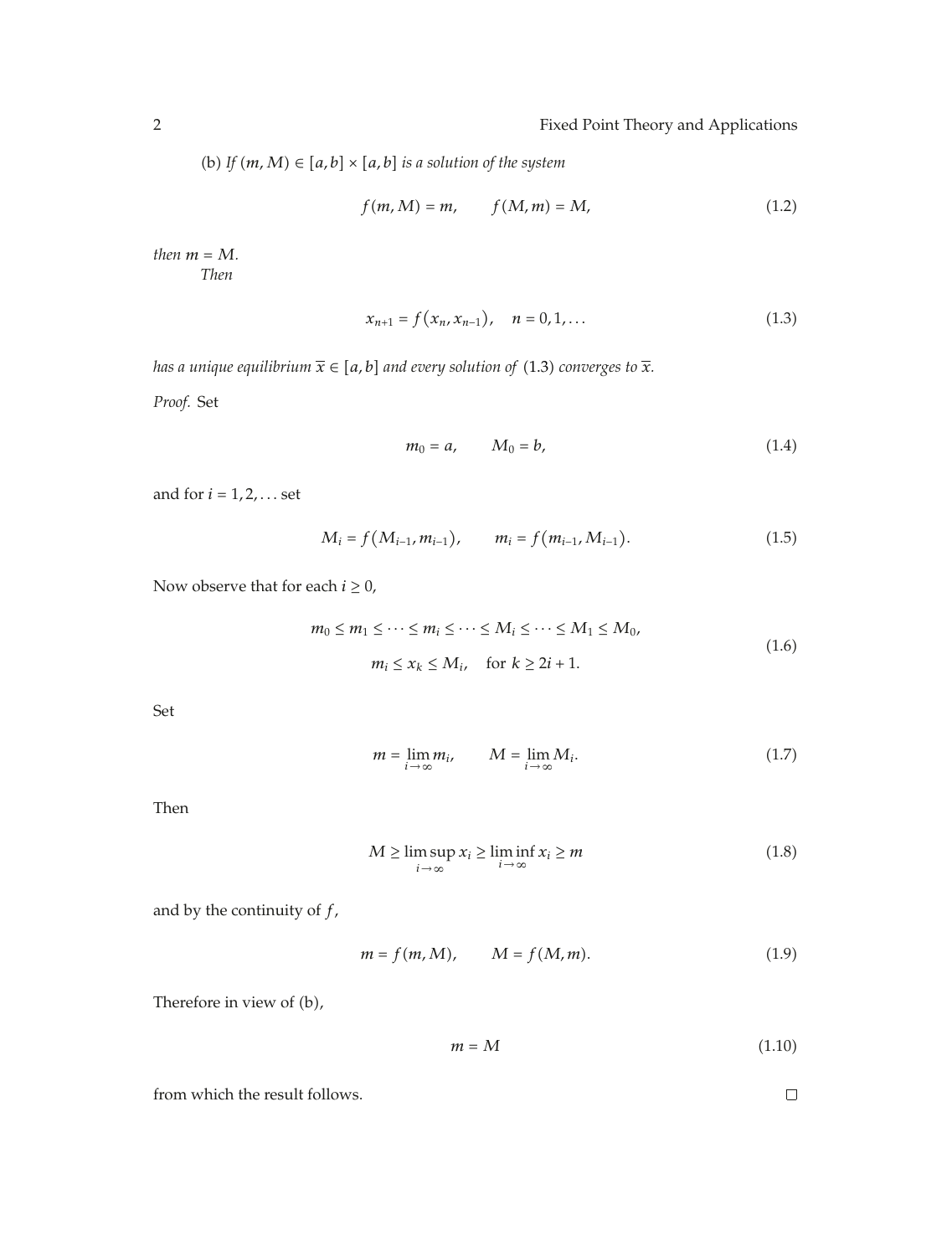Dž. Burgić et al.  $\frac{3}{2}$ 

**Theorem 1.2.** Let [a, b] be an interval of real numbers and assume that

$$
f: [a, b] \times [a, b] \longrightarrow [a, b]
$$
\n
$$
(1.11)
$$

*is a continuous function satisfying the following properties:*

- (a)  $f(x, y)$  *is nonincreasing in*  $x \in [a, b]$  *for each*  $y \in [a, b]$ *, and*  $f(x, y)$  *is nondecreasing in*  $y \in [a, b]$  for each  $x \in [a, b]$ ;
- (b) the difference equation  $(1.3)$  has no solutions of minimal period two in  $[a, b]$ . Then  $(1.3)$ *has a unique equilibrium*  $\overline{x} \in [a, b]$  *and every solution of* (1.3) *converges to*  $\overline{x}$ *.*

*Proof.* Set

$$
m_0 = a, \qquad M_0 = b \tag{1.12}
$$

and for  $i = 1, 2, \ldots$  set

$$
M_i = f(m_{i-1}, M_{i-1}), \qquad m_i = f(M_{i-1}, m_{i-1}). \tag{1.13}
$$

Now observe that for each  $i \geq 0$ ,

$$
m_0 \le m_1 \le \dots \le m_i \le \dots \le M_i \le \dots \le M_1 \le M_0,
$$
  
\n
$$
m_i \le x_k \le M_i, \quad \text{for } k \ge 2i+1.
$$
\n(1.14)

Set

$$
m = \lim_{i \to \infty} m_i, \qquad M = \lim_{i \to \infty} M_i.
$$
 (1.15)

Then clearly  $(1.8)$  holds and by the continuity of  $f$ ,

$$
m = f(M, m), \qquad M = f(m, M).
$$
 (1.16)

In view of  $(b)$ ,

$$
m = M \tag{1.17}
$$

from which the result follows.

These results have been very useful in proving attractivity results for equilibrium or periodic solutions of 1.3 as well as for higher-order difference equations and systems of difference equations; see  $[2, 7-12]$ . Theorems 1.1 and 1.2 have attracted considerable attention of the leading specialists in difference equations and discrete dynamical systems and have been generalized and extended to the case of maps in  $\mathbb{R}^n$ , see [3], and maps in Banach space

 $\Box$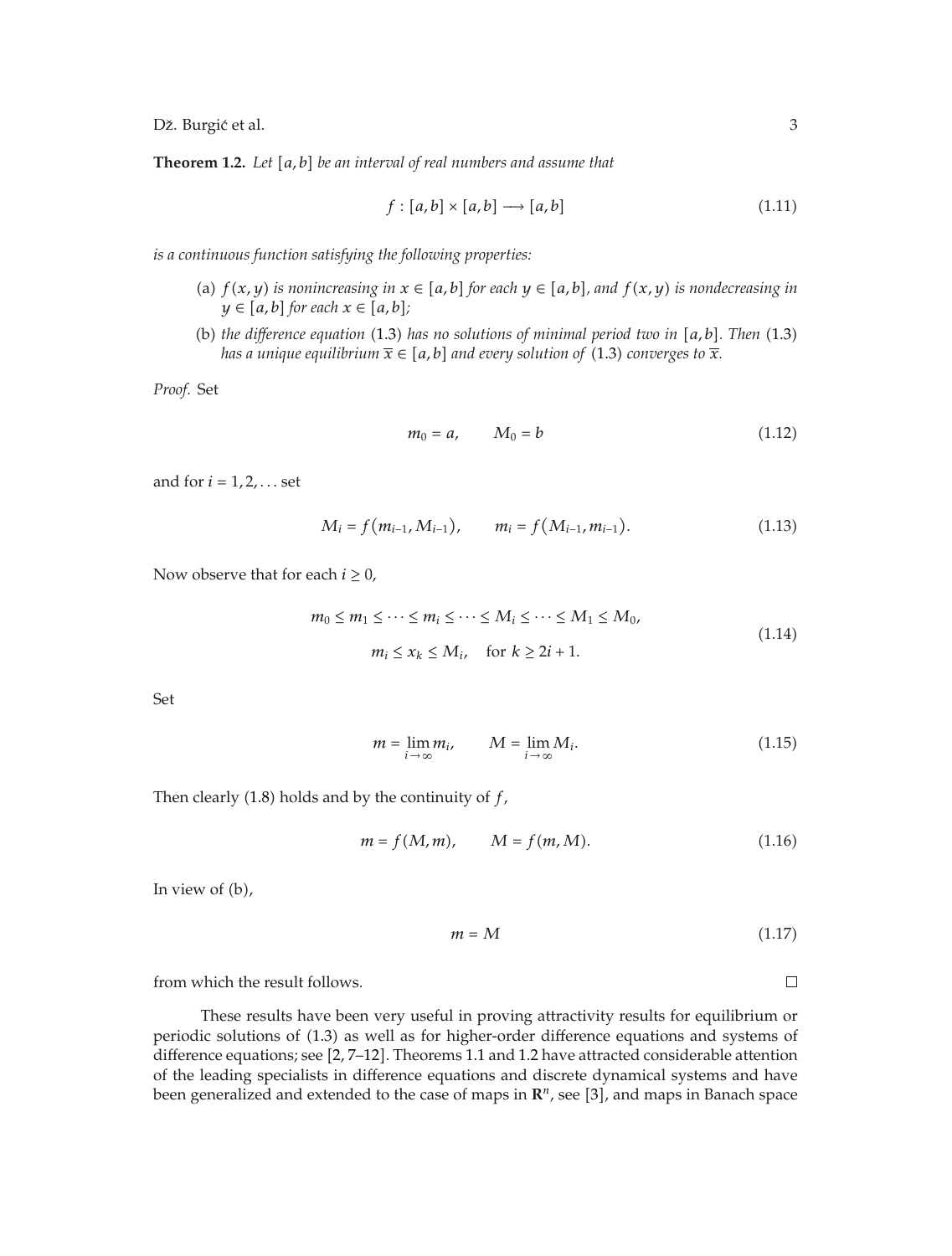with the cone see  $[4-6]$ . In this paper, we will extend Theorems 1.1 and 1.2 to the case of monotone mappings in partially ordered complete metric spaces.

On the other hand, there has been recent interest in establishing fixed point theorems in partially ordered complete metric spaces with a contractivity condition which holds for all points that are related by partial ordering; see [13–20]. These fixed point results have been applied mainly to the existence of solutions of boundary value problems for differential equations and one of them, namely [20], has been applied to the problem of solving matrix equations. See also [21], where the application to the boundary value problems for integrodifferential equations is given and  $[22]$  for application to some classes of nonexpansive mappings and [23] for the application of the Leray-Schauder theory to the problems of an impulsive boundary value problem under the condition of non-well-ordered upper and lower solutions. None of these results is global result, but they are rather existence results. In this paper, we combine the existence results with the results of the type of Theorems 1.1 and 1.2 to obtain global attractivity results.

#### **2. Main Results: Mixed Monotone Case I**

Let *X* be a partially ordered set and let *d* be a metric on *X* such that *X, d* is a complete metric space. Consider  $X \times X$ . We will use the following partial ordering.

For  $(x, y)$ *,*  $(u, v) \in X \times X$ *,* we have

$$
(x, y) \le (u, v) \Longleftrightarrow \{x \le u, y \ge v\}.
$$
 (2.1)

This partial ordering is well known as "south-east ordering" in competitive systems in the plane; see [5, 6, 12, 24, 25].

Let  $d_1$  be a metric on  $X \times X$  defined as follows:

$$
d_1((x, y), (u, v)) = d(x, u) + d(y, v).
$$
 (2.2)

Clearly

$$
d_1((x, y), (u, v)) = d_1((y, x), (v, u)).
$$
\n(2.3)

We prove the following theorem.

**Theorem 2.1.** *Let*  $F: X \times X \to X$  *be a map such that*  $F(x, y)$  *is nonincreasing in*  $x$  *for all*  $y \in X$ , *and nondecreasing in*  $y$  *for all*  $x \in X$ *. Suppose that the following conditions hold.* 

 $(i)$  *There exists*  $k \in [0, 1)$  *with* 

$$
d(F(x, y), F(u, v)) \le \frac{k}{2} d_1((x, y), (u, v)) \quad \forall (x, y) \le (u, v).
$$
 (2.4)

(ii) *There exists*  $x_0, y_0 \in X$  *such that the following condition holds:* 

$$
x_0 \le F(y_0, x_0), \qquad y_0 \ge F(x_0, y_0). \tag{2.5}
$$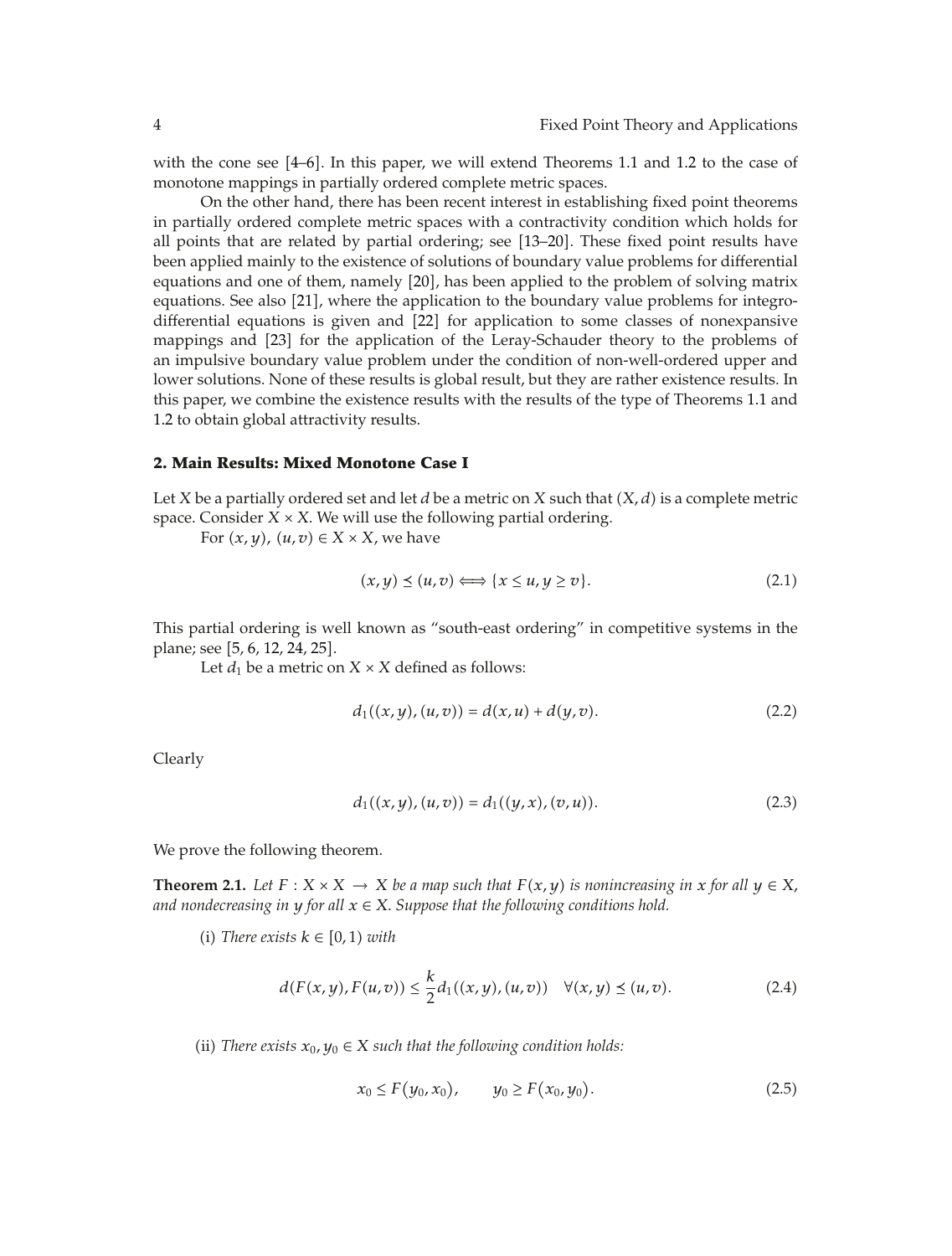(iii) *If*  $\{x_n\}$  ∈ *X is a nondecreasing convergent sequence such that*  $\lim_{n\to\infty} x_n = x$ *, then*  $x_n$  ≤ *x, for all*  $n$  ∈ *N and if*  $\{y_n\}$  ∈ *Y is a nonincreasing convergent sequence such that*  $\lim_{n\to\infty} y_n = y$ *, then*  $y_n \geq y$ *, for all*  $n \in \mathbb{N}$ *; if*  $x_n \leq y_n$  *for every n, then*  $\lim_{n\to\infty} x_n \leq \lim_{n\to\infty} y_n$ .

*Then we have the following.*

(a) For every initial point  $(x_0, y_0) \in X \times X$  such that condition (2.5) holds,  $F^n(x_0, y_0) \rightarrow$ *x*,  $F^{n}(y_0, x_0) \rightarrow y$ ,  $n \rightarrow \infty$ , where *x*, *y* satisfy

$$
x = F(y, x), \qquad y = F(x, y). \tag{2.6}
$$

*If*  $x_0 \leq y_0$  *in condition* (2.5), then  $x \leq y$ . If *in addition*  $x = y$ , *then*  $\{x_n\}$ ,  $\{y_n\}$  *converge to the equilibrium of the equation*

$$
x_{n+1} = F(y_n, x_n), \quad y_{n+1} = F(x_n, y_n), \quad n = 1, 2, .... \tag{2.7}
$$

(b) In particular, every solution  $\{z_n\}$  of

$$
z_{n+1} = F(z_n, z_{n-1}), \quad n = 2, 3, ... \tag{2.8}
$$

*such that*  $x_0 \le z_0$ ,  $z_1 \le y_0$  *converges to the equilibrium of* (2.8).

c *The following estimates hold:*

$$
d(F^{n}(y_0,x_0),x) \leq \frac{1}{2}\frac{k^{n}}{1-k}\big[d(F(x_0,y_0),y_0) + d(F(y_0,x_0),x_0)\big],
$$
\n(2.9)

$$
d(F^{n}(x_0, y_0), y) \leq \frac{1}{2} \frac{k^{n}}{1 - k} \left[ d(F(y_0, x_0), x_0) + d(F(x_0, y_0), y_0) \right].
$$
 (2.10)

*Proof.* Let  $x_1 = F(y_0, x_0)$  and  $y_1 = F(x_0, y_0)$ . Since  $x_0 \le F(y_0, x_0) = x_1$  and  $y_0 \ge F(x_0, y_0) = y_1$ , for  $x_2 = F(y_1, x_1)$ ,  $y_2 = F(x_1, y_1)$ , we have

$$
F^{2}(y_{0}, x_{0}) := F(F(x_{0}, y_{0}), F(y_{0}, x_{0})) = F(y_{1}, x_{1}) = x_{2},
$$
  
\n
$$
F^{2}(x_{0}, y_{0}) := F(F(y_{0}, x_{0}), F(x_{0}, y_{0})) = F(x_{1}, y_{1}) = y_{2}.
$$
\n(2.11)

Now, we have

$$
x_2 = F^2(y_0, x_0) = F(y_1, x_1) \ge F(y_0, x_0) = x_1,
$$
  
\n
$$
y_2 = F^2(x_0, y_0) = F(x_1, y_1) \le F(x_0, y_0) = y_1.
$$
\n(2.12)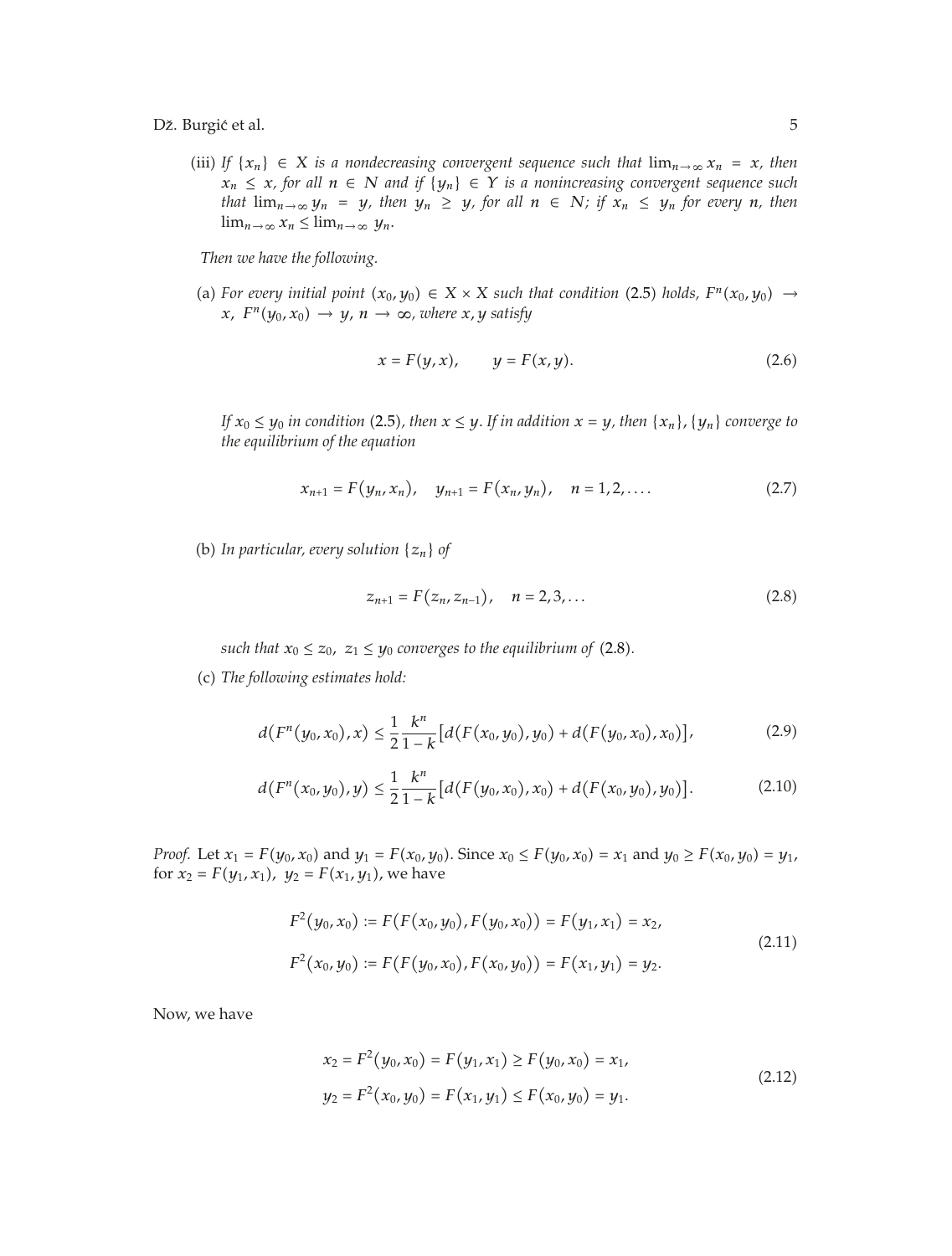For  $n = 1, 2, \ldots$ , we let

$$
x_{n+1} = F^{n+1}(y_0, x_0) = F(F^n(x_0, y_0), F^n(y_0, x_0)),
$$
  
\n
$$
y_{n+1} = F^{n+1}(x_0, y_0) = F(F^n(y_0, x_0), F^n(x_0, y_0)).
$$
\n(2.13)

By using the monotonicity of *F*, we obtain

$$
x_0 \le F(y_0, x_0) = x_1 \le F^2(y_0, x_0) = x_2 \le \dots \le F^{n+1}(y_0, x_0) \le \dots,
$$
  
\n
$$
y_0 \ge F(x_0, y_0) = y_1 \ge F^2(x_0, y_0) = y_2 \ge \dots \ge F^{n+1}(x_0, y_0) \ge \dots
$$
\n(2.14)

that is

$$
x_0 \le x_1 \le x_2 \le \cdots
$$
  
\n
$$
y_0 \ge y_1 \ge y_2 \ge \cdots
$$
  
\n
$$
(2.15)
$$

We claim that for all  $n \in \mathbb{N}$  the following inequalities hold:

$$
d(x_{n+1},x_n) = d(F^{n+1}(y_0,x_0),F^n(y_0,x_0)) \leq \frac{k^n}{2}d_1((x_1,y_1),(x_0,y_0)), \qquad (2.16)
$$

$$
d(y_{n+1}, y_n) = d(F^{n+1}(x_0, y_0), F^n(x_0, y_0)) \leq \frac{k^n}{2} d_1((x_1, y_1), (x_0, y_0)).
$$
 (2.17)

Indeed, for *n* = 1, using  $x_0 \le F(y_0, x_0)$ ,  $y_0 \ge F(x_0, y_0)$ , and (2.3), we obtain

$$
d(x_2, x_1) = d(F(y_1, x_1), F(y_0, x_0)) \le \frac{k}{2} d_1((y_1, x_1), (y_0, x_0)) = \frac{k}{2} d_1((x_1, y_1), (x_0, y_0)),
$$
  

$$
d(y_2, y_1) = d(F(x_1, y_1), F(x_0, y_0)) \le \frac{k}{2} d_1((x_1, y_1), (x_0, y_0)).
$$
\n(2.18)

Assume that (2.16) holds. Using the inequalities

$$
F^{n+1}(y_0, x_0) \ge F^n(y_0, x_0),
$$
  
\n
$$
F^{n+1}(x_0, y_0) \le F^n(x_0, y_0),
$$
\n(2.19)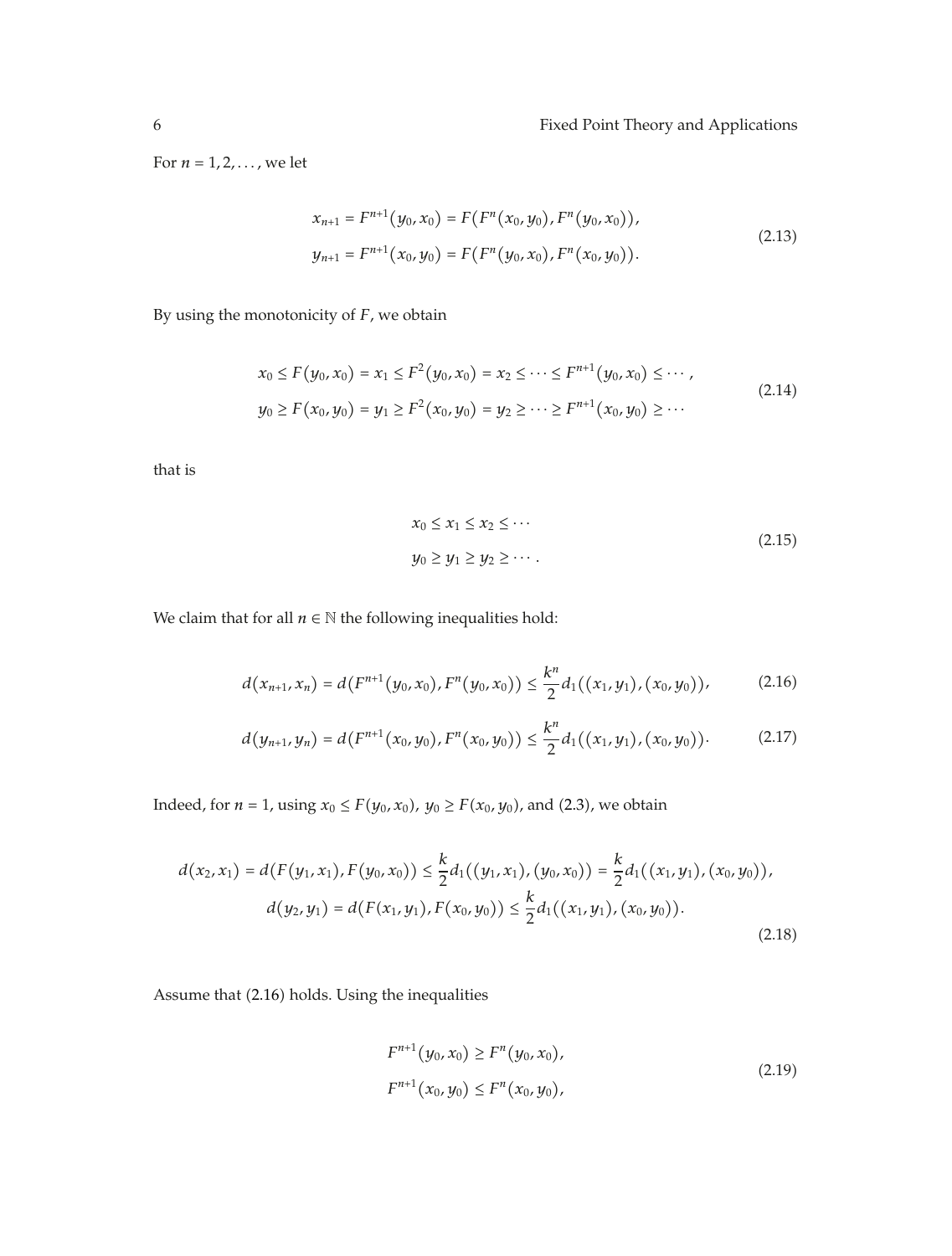## Dž. Burgić et al.  $\hspace{1.5cm}$  7

and the contraction condition  $(2.4)$ , we have

$$
d(x_{n+2}, x_{n+1}) = d(F^{n+2}(y_0, x_0), F^{n+1}(y_0, x_0))
$$
  
\n
$$
= d(F(F^{n+1}(x_0, y_0), F^{n+1}(y_0, x_0)), F(F^n(x_0, y_0), F^n(y_0, x_0)))
$$
  
\n
$$
\leq \frac{k}{2} [d(F^{n+1}(x_0, y_0), F^n(x_0, y_0)) + d(F^{n+1}(y_0, x_0), F^n(y_0, x_0))]
$$
  
\n
$$
\leq \frac{k}{2} \left[ \frac{k^n}{2} (d(F(x_0, y_0), y_0) + d(F(y_0, x_0), x_0) + d(F(y_0, x_0), x_0) + d(F(x_0, y_0), y_0)) \right]
$$
  
\n
$$
= \frac{k^{n+1}}{2} d_1((x_1, y_1), (x_0, y_0)).
$$
\n(2.20)

Similarly,

$$
d(y_{n+2}, y_{n+1}) = d(F^{n+2}(x_0, y_0), F^{n+1}(x_0, y_0)) \le \frac{k^{n+1}}{2} d_1((x_1, y_1), (x_0, y_0)).
$$
 (2.21)

This implies that  $\{x_n\} = \{F^n(y_0, x_0)\}$  and  $\{y_n\} = \{F^n(x_0, y_0)\}$  are Cauchy sequences in *X*. Indeed,

$$
d(F^{n}(y_{0},x_{0}),F^{n+p}(y_{0},x_{0})) \leq d(F^{n}(y_{0},x_{0}),F^{n+1}(y_{0},x_{0})) + \cdots + d(F^{n+p-1}(y_{0},x_{0}),F^{n+p}(y_{0},x_{0})) \n\leq \frac{k^{n}}{2}[d(F(x_{0},y_{0}),y_{0}) + d(F(y_{0},x_{0}),x_{0})] + \cdots + \frac{k^{n+p-1}}{2}[d(F(x_{0}y_{0}),y_{0}) + d(F(y_{0},x_{0}),x_{0})] = \frac{k^{n}}{2}(1+k+k^{2}+\cdots+k^{p-1})[d(F(x_{0},y_{0}),y_{0}) + d(F(y_{0},x_{0}),x_{0})] = \frac{k^{n}}{2}\frac{1-k^{p}}{1-k}[d(F(x_{0},y_{0}),y_{0}) + d(F(y_{0},x_{0}),x_{0})]. \tag{2.22}
$$

Since  $k \in [0, 1)$ , we have

$$
d(x_n, x_{n+p}) = d(F^n(y_0, x_0), F^{n+p}(y_0, x_0)) \leq \frac{k^n}{2(1-k)} d_1((x_1, y_1), (x_0, y_0)).
$$
 (2.23)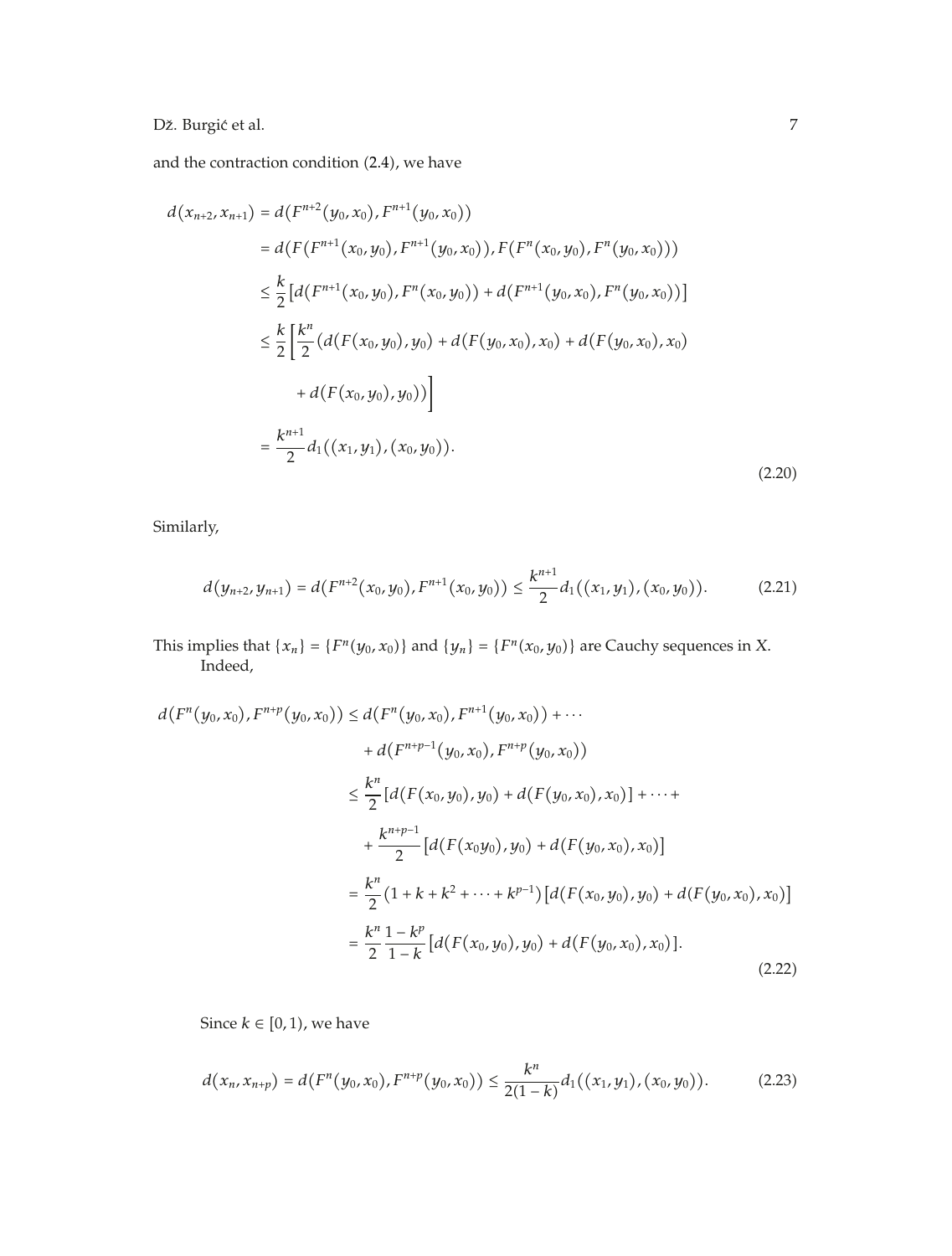Using (2.23), we conclude that  ${x_n} = {F^n(y_0, x_0)}$  is a Cauchy sequence. Similarly, we conclude that  $\{y_n\} = \{F^n(x_0, y_0)\}$  is a Cauchy sequence. Since *X* is a complete metric space, then there exist  $x, y \in X$  such that

$$
\lim_{n \to \infty} x_n = \lim_{n \to \infty} F^n(y_0, x_0) = x, \qquad \lim_{n \to \infty} y_n = \lim_{m \to \infty} F^m(x_0, y_0) = y. \tag{2.24}
$$

Using the continuity of *F*, which follows from contraction condition (2.4), the equations

$$
x_{n+1} = F(y_n, x_n), \qquad y_{n+1} = F(x_n, y_n)
$$
 (2.25)

imply  $(2.6)$ .

Assume that  $x_0 \leq y_0$ . Then, in view of the monotonicity of *F* 

$$
x_1 = F(y_0, x_0) \le F(x_0, y_0) = y_1,
$$
  
\n
$$
x_2 = F(y_1, x_1) \le F(x_1, y_1) = y_2,
$$
  
\n
$$
x_3 = F(y_2, x_2) \le F(x_2, y_2) = y_3.
$$
\n(2.26)

By using induction, we can show that  $x_n \leq y_n$  for all *n*. Assume that  $x_0 \leq z_0$ ,  $z_1 \leq y_0$ . Then, in view of the monotonicity of *F*, we have

$$
x_1 = F(y_0, x_0) \le F(z_1, z_0) = z_2 \le F(x_0, y_0) = y_1,
$$
  
\n
$$
x_1 = F(y_0, x_0) \le F(z_2, z_1) = z_3 \le F(x_0, y_0) = y_1.
$$
\n(2.27)

Continuing in a similar way we can prove that  $x_i \leq z_k \leq y_i$  for all  $k \geq 2i+1$ . By using condition (iii) we conclude that whenever  $\lim_{n\to\infty} z_k$  exists we must have

$$
x \le \lim_{k \to \infty} z_k \le y \tag{2.28}
$$

 $\Box$ 

which in the case when  $x = y$  implies  $\lim_{k \to \infty} z_k = x$ .

By letting  $p \to \infty$  in (2.23), we obtain the estimate (2.9).

*Remark 2.2.* Property (iii) is usually called closedness of the partial ordering, see [6], and is an important ingredient of the definition of an ordered *L*-space; see [17, 19].

**Theorem 2.3.** *Assume that along with conditions (i) and (ii) of Theorem 2.1, the following condition is satisfied:*

iv *every pair of elements has either a lower or an upper bound. Then, the fixed point*  $(x, y)$  *is unique and*  $x = y$ .

*Proof.* First, we prove that the fixed point  $(x, y)$  is unique. Condition (iv) is equivalent to the following. For every  $(x, y)$ ,  $(x^*, y^*) \in X \times X$ , there exists  $(z_1, z_2) \in X \times X$  that is comparable to  $(x, y)$ ,  $(x^*, y^*)$ . See [16].

Let  $(x, y)$  and  $(x^*, y^*)$  be two fixed points of the map *F*.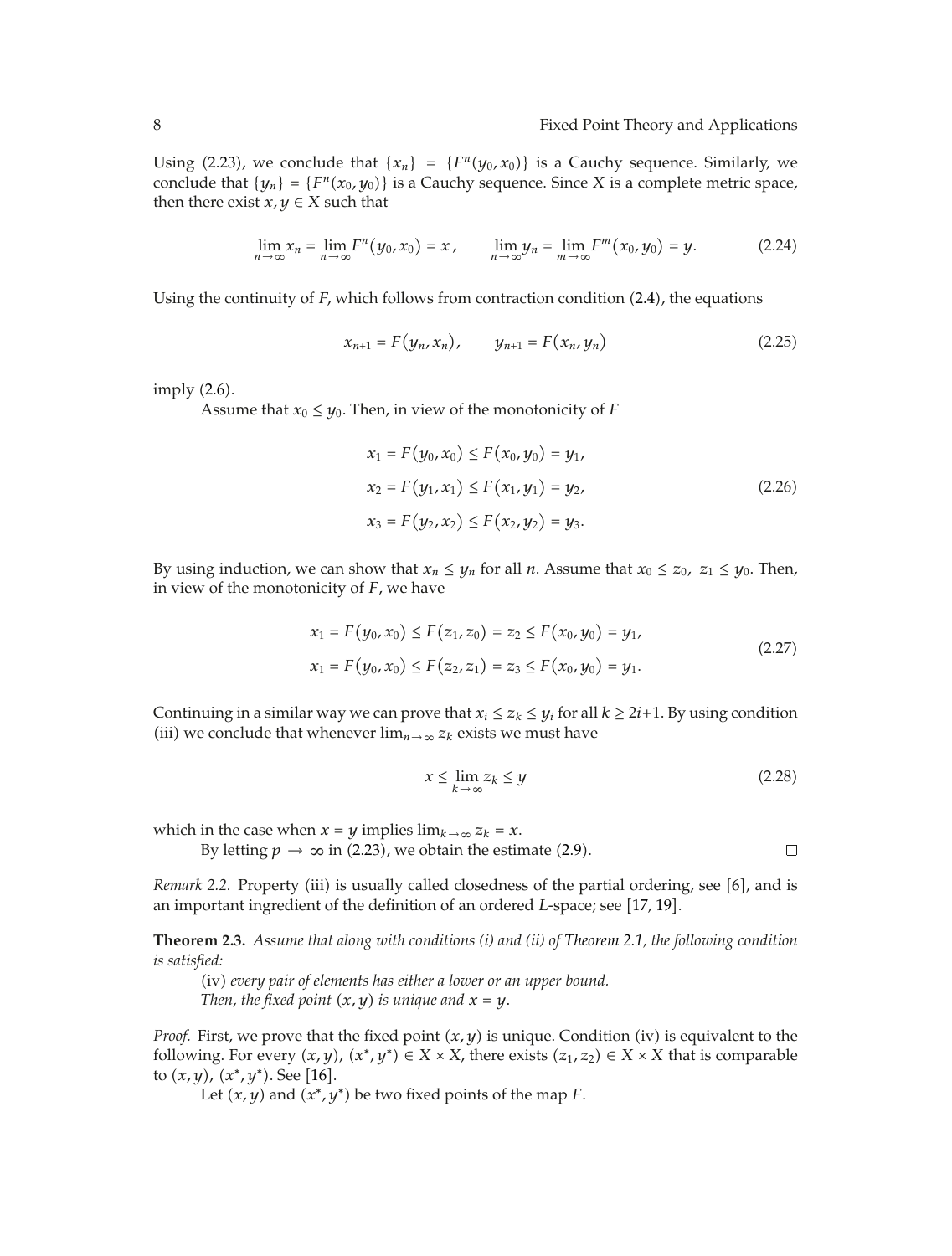Dž. Burgić et al.  $\qquad \qquad \qquad 9$ 

We consider two cases.

*Case 1.* If  $(x, y)$  is comparable to  $(x^*, y^*)$ , then for all  $n = 0, 1, 2, \ldots (F^n(y, x), F^n(x, y))$  is comparable to  $(F^n(y^*, x^*, F^n(x^*, y^*)) = (x^*, y^*)$ . We have to prove that

$$
d_1((x,y),(x^*,y^*)) = 0.
$$
 (2.29)

Indeed, using (2.2), we obtain

$$
d_1((x,y),(x^*,y^*)) = d(x,x^*) + d(y,y^*)
$$
  
=  $d(F^n(y,x),F^n(y^*,x^*)) + d(F^n(x,y),F^n(x^*,y^*))$ . (2.30)

We estimate  $d(F^n(y, x), F^n(y^*, x^*))$ , and  $d(F^n(x, y), F^n(x^*, y^*))$ .

First, by using contraction condition (2.4), we have

$$
d(F(y,x), F(y^*, x^*)) \leq \frac{k}{2} [d(y, y^*) + d(x, x^*)] = \frac{k}{2} d_1((x, y), (x^*, y^*)),
$$
  

$$
d(F(x, y), F(x^*, y^*)) \leq \frac{k}{2} [d(x, x^*) + d(y, y^*)] = \frac{k}{2} d_1((x, y), (x^*, y^*)).
$$
\n(2.31)

Now, by using  $(2.31)$  and  $(2.30)$ , we have

$$
d_1((x,y),(x^*,y^*)) \leq kd_1((x,y),(x^*,y^*)) < d_1((x,y),(x^*,y^*)),
$$
\n(2.32)

which implies that

$$
d_1((x, y), (x^*, y^*)) = 0.
$$
 (2.33)

*Case 2.* If  $(x, y)$  is not comparable to  $(x^*, y^*)$ , then there exists an upper bound or a lower bound  $(z_1, z_2)$  of  $(x, y)$  and  $(x^*, y^*)$ . Then,  $(F^n(z_2, z_1), F^n(z_1, z_2))$  is comparable to  $(F^n(y, x), F^n(x, y))$  and  $(F^n(y^*, x^*), F^n(x^*, y^*)).$ 

Therefore, we have

$$
d_1((x,y),(x^*,y^*)) = d_1((F^n(y,x),F^n(x,y)),(F^n(y^*,x^*),F^n(x^*,y^*)))
$$
  
\n
$$
\leq d_1((F^n(y,x),F^n(x,y)),(F^n(z_2,z_1),F^n(z_1,z_2)))
$$
  
\n
$$
+ d_1((F^n(z_2,z_1),F^n(z_1,z_2)),(F^n(y^*,x^*),F^n(x^*,y^*)))
$$
  
\n
$$
= d((F^n(y,x),F^n(z_2,z_1))) + d(F^n(z_2,z_1),F^n(y^*,x^*))
$$
  
\n
$$
+ d(F^n(z_1,z_2),F^n(x^*,y^*)) + d(F^n(z_2,z_1),F^n(y^*,x^*))
$$
.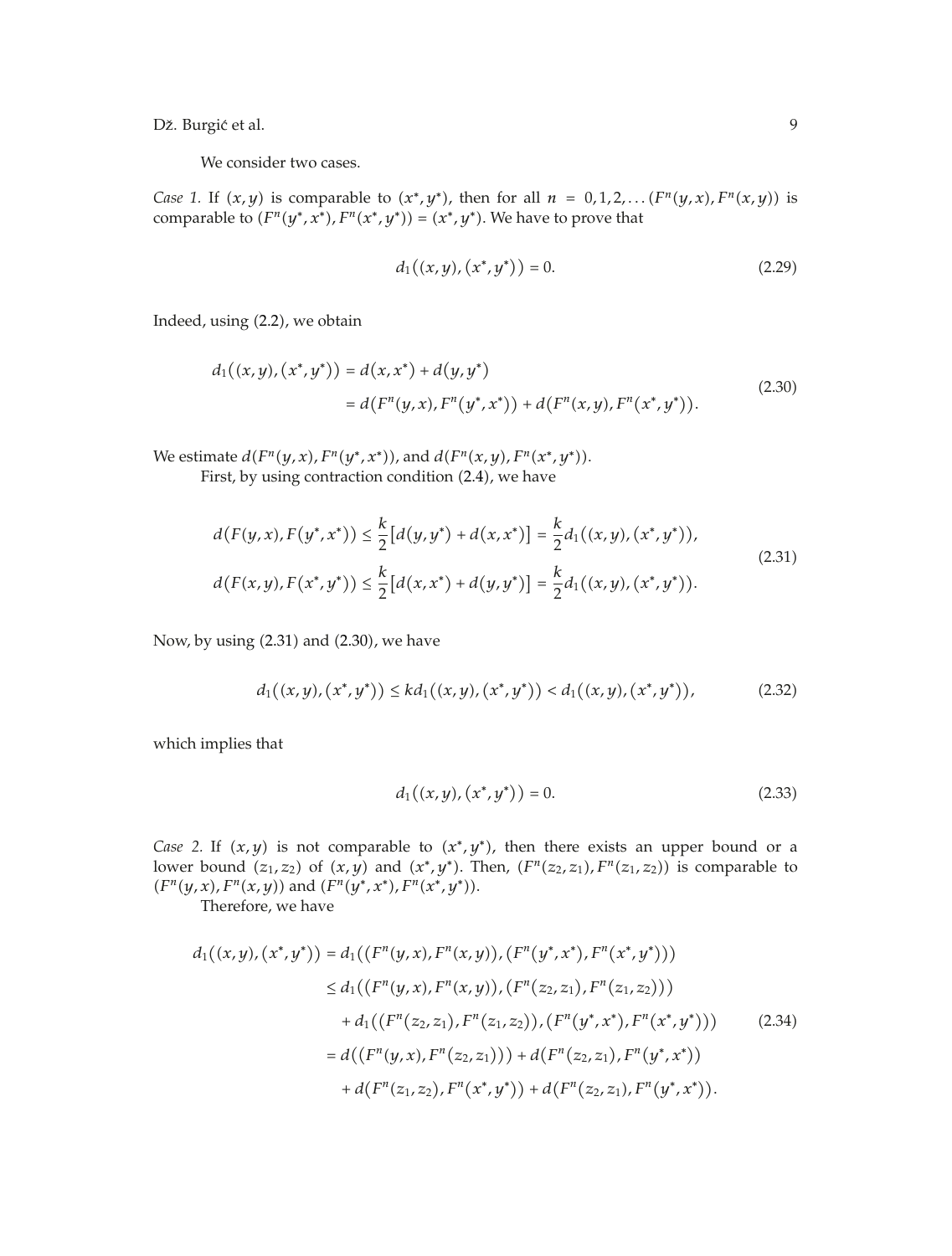Now, we obtain

$$
d_1((x,y),(x^*,y^*)) = d((F^n(y,x),F^n(z_2,z_1))) + d(F^n(z_2,z_1),F^n(y^*,x^*)) + d(F^n(z_1,z_2),F^n(x^*,y^*)) + d(F^n(z_2,z_1),F^n(y^*,x^*)).
$$
\n(2.35)

We now estimate the right-hand side of (2.35).

First, by using

$$
d(F(y,x), F(z_2, z_1)) \leq \frac{k}{2} (d(y, z_2) + d(x, z_1)),
$$
\n(2.36)

we have

$$
d(F^{2}(y,x), F^{2}(z_{2}, z_{1})) = d(F(F(x,y), F(y,x)), F(F(z_{1}, z_{2}), F(z_{2}, z_{1})))
$$
  
\n
$$
\leq \frac{k}{2} [d(F(x,y), F(z_{1}, z_{2})) + d(F(y,x), F(z_{2}, z_{1}))]
$$
  
\n
$$
\leq \frac{k}{2} \left[ \frac{k}{2} (d(x, z_{1}) + d(y, z_{2})) + \frac{k}{2} (d(y, z_{2}) + d(x, z_{1})) \right]
$$
  
\n
$$
= \frac{k^{2}}{2} (d(x, z_{1}) + d(y, z_{2})).
$$
\n(2.37)

Similarly,

$$
d(F^{2}(x, y), F^{2}(z_{1}, z_{2})) = d(F(F(y, x), F(x, y)), F(F(z_{2}, z_{1}), F(z_{1}, z_{2})))
$$
  
\n
$$
\leq \frac{k}{2} [d(F(y, x), F(z_{2}, z_{1})) + d(F(x, y), F(z_{1}, z_{2}))]
$$
  
\n
$$
\leq \frac{k}{2} \Big[ \frac{k}{2} (d(y, z_{2}) + d(x, z_{1})) + \frac{k}{2} (d(y, z_{2}) + d(x, z_{1})) \Big]
$$
  
\n
$$
= \frac{k^{2}}{2} (d(x, z_{1}) + d(y, z_{2})).
$$
\n(2.38)

So,

$$
d(F^{2}(y, x), F^{2}(z_{2}, z_{1})) \leq \frac{k^{2}}{2} (d(x, z_{1}) + d(y, z_{2})),
$$
  
\n
$$
d(F^{2}(x, y), F^{2}(z_{1}, z_{2})) \leq \frac{k^{2}}{2} (d(x, z_{1}) + d(y, z_{2})).
$$
\n(2.39)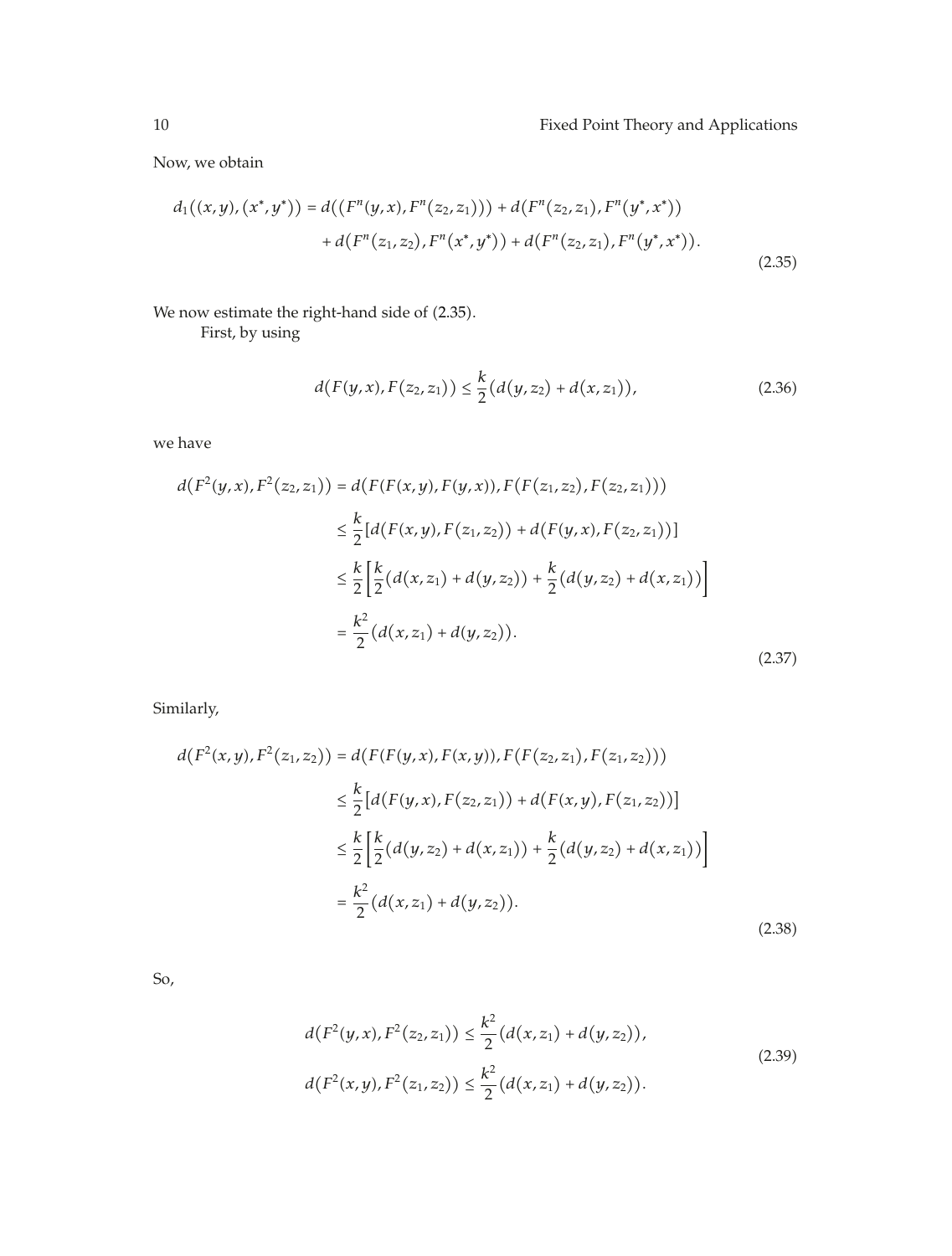Using induction, we obtain

$$
d(F^{n}(y,x), F^{n}(z_2, z_1)) \leq \frac{k^{n}}{2} (d(x, z_1) + d(y, z_2)),
$$
  
\n
$$
d(F^{n}(x,y), F^{n}(z_1, z_2)) \leq \frac{k^{n}}{2} (d(x, z_1) + d(y, z_2)),
$$
  
\n
$$
d(F^{n}(z_2, z_1), F^{n}(y^*, x^*)) \leq \frac{k^{n}}{2} (d(z_1, x^*), d(z_2, y^*)),
$$
  
\n
$$
d(F^{n}(z_1, z_2), F^{n}(x^*, y^*)) \leq \frac{k^{n}}{2} (d(z_1, x^*), d(z_2, y^*)).
$$
\n(2.40)

Using (2.40), relation (2.35) becomes

$$
d_1((x,y),(x^*,y^*)) \leq \frac{k^n}{2}(d(x,z_1) + d(y,z_2)) + \frac{k^n}{2}(d(x,z_1) + d(y,z_2))
$$
  
+ 
$$
\frac{k^n}{2}(d(z_1,x^*) + d(z_2,y^*)) + \frac{k^n}{2}(d(z_1,x^*) + d(z_2,y^*))
$$
  
= 
$$
k^n(d(x,z_1) + d(y,z_2) + d(z_1,x^*) + d(z_2,y^*)) \longrightarrow 0, \quad n \longrightarrow \infty.
$$
 (2.41)

So,

$$
d_1((x,y),(x^*,y^*)) = 0.
$$
 (2.42)

Finally, we prove that  $x = y$ . We will consider two cases.

*Case A.* If *x* is comparable to *y*, then  $F(y, x) = x$  is comparable to  $F(x, y) = y$ . Now, we obtain

$$
d(x,y) = d(F(y,x), F(x,y)) \le \frac{k}{2} [d(x,y) + d(y,x)] = kd(x,y),
$$
\n(2.43)

since  $k \in [0, 1)$ , this implies

$$
d(x, y) = 0 \Longleftrightarrow x = y. \tag{2.44}
$$

*Case B.* If *x* is not comparable to *y,* then there exists an upper bound or alower bound of *x* and *y*, that is, there exists  $z \in X$  such that  $x \le z$ ,  $y \le z$ . Then by using monotonicity character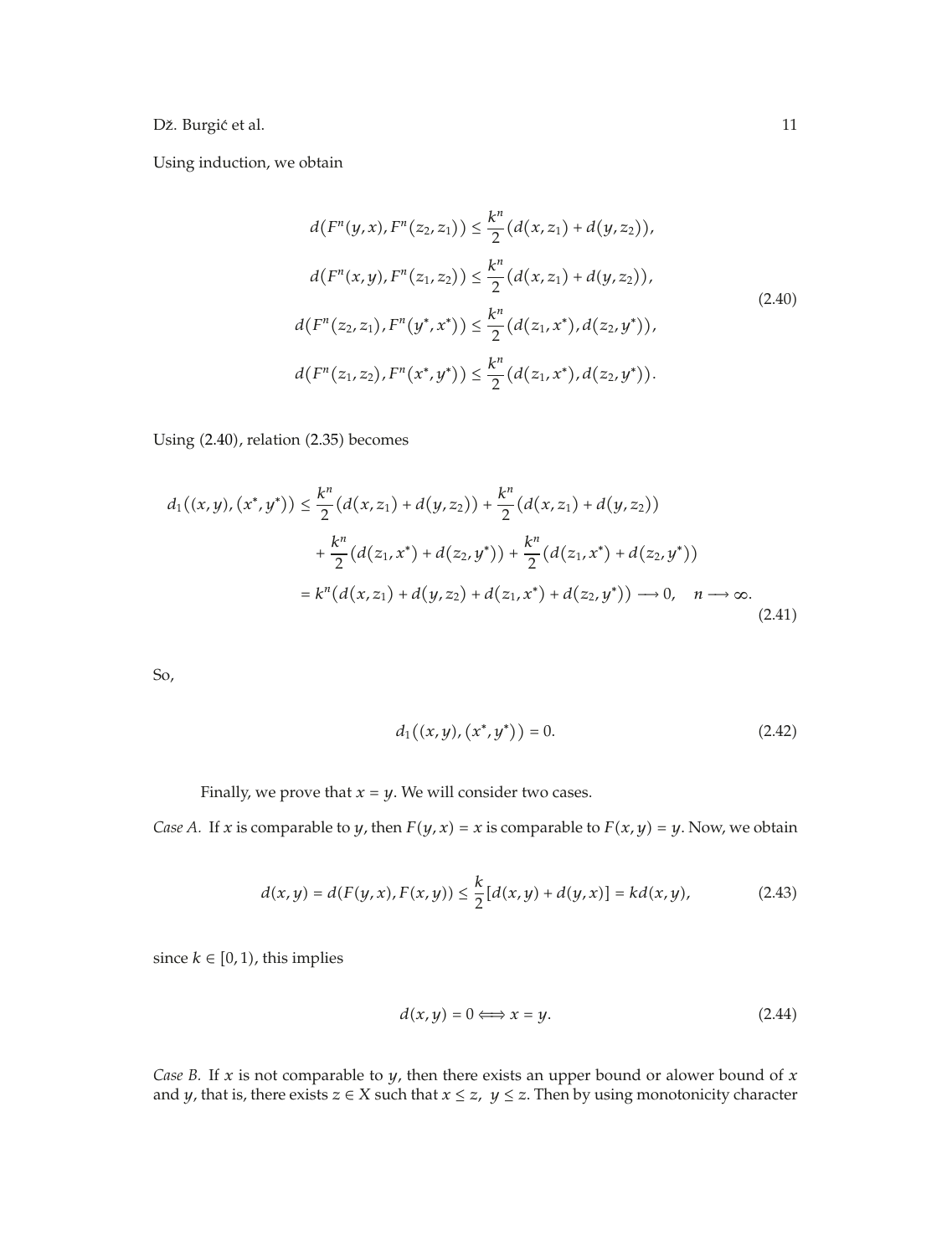of *F,* we have

$$
F(x, y) \le F(x, z), \qquad F(y, x) \le F(y, z),
$$
  
 
$$
F(x, y) \ge F(z, y), \qquad F(y, x) \ge F(z, x).
$$
 (2.45)

Now,

$$
F^{2}(x, y) = F(F(y, x), F(x, y)) \le F(F(z, x), F(x, z)) = F^{2}(x, z),
$$
\n(2.46)

that is

$$
F^2(x, y) \le F^2(x, z). \tag{2.47}
$$

Furthermore,

$$
F^{2}(x, y) = F(F(y, x), F(x, y)) \ge F(F(y, z), F(z, y)) = F^{2}(y, z),
$$
\n(2.48)

that is

$$
F^2(x, y) \ge F^2(y, z). \tag{2.49}
$$

Similarly,

$$
F^{2}(y,x) = F(F(x,y), F(y,x)) \le F(F(z,y), F(y,z)) = F^{2}(y,z),
$$
\n(2.50)

that is

$$
F^2(y, x) \le F^2(y, z),
$$
\n(2.51)

and

$$
F^{2}(y, x) = F(F(x, y), F(y, x)) \ge F(F(x, z), F(z, x)) = F^{2}(z, x).
$$
 (2.52)

By using induction, we have

$$
F^{n+1}(x, y) \le F^{n+1}(x, z),
$$
  
\n
$$
F^{n+1}(x, y) \ge F^{n+1}(y, z),
$$
  
\n
$$
F^{n+1}(y, x) \le F^{n+1}(y, z),
$$
  
\n
$$
F^{n+1}(y, x) \ge F^{n+1}(z, x).
$$
  
\n(2.53)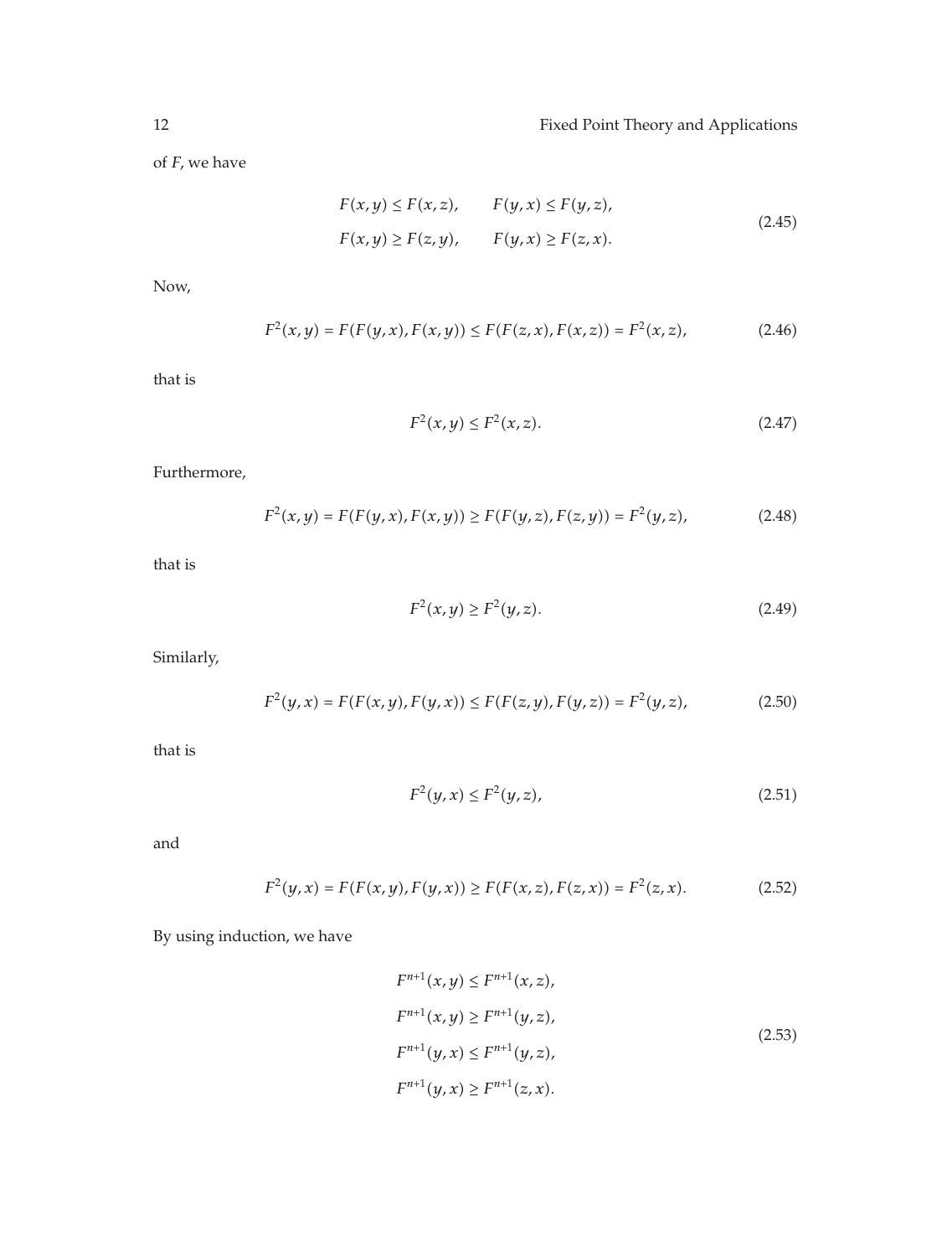Since  $(x, y)$  is a fixed point, we obtain

$$
d(x,y) = d(F^{n+1}(y,x), F^{n+1}(x,y))
$$
  
\n
$$
= d(F(F^n(x,y), F^n(y,x)), F(F^n(y,x), F^n(x,y)))
$$
  
\n
$$
\leq d(F(F^n(x,y), F^n(y,x)), F(F^n(x,z), F^n(z,x)))
$$
  
\n
$$
+ d(F(F^n(x,z), F^n(z,x)), F(F^n(y,x), F^n(x,y)))
$$
  
\n
$$
\leq d(F(F^n(x,y), F^n(y,x)), F(F^n(x,z), F^n(z,x)))
$$
  
\n
$$
+ d(F(F^n(z,x), F^n(x,z)), F(F^n(x,z), F^n(z,x)))
$$
  
\n
$$
+ d(F(F^n(y,x), F^n(x,y)), F(F^n(z,x), F^n(x,z))).
$$

Using the contractivity condition (2.4) on *F*, we have

$$
d(x,y) \leq \frac{k}{2} [d(F^n(x,y), F^n(x,z)) + d(F^n(y,x), F^n(z,x))]
$$
  
+  $\frac{k}{2} [d(F^n(z,x), F^n(x,z)) + d(F^n(x,z), F^n(z,x))]$   
+  $\frac{k}{2} [d(F^n(y,x), F^n(z,x)) + d(F^n(y,x), F^n(x,y))]$   
=  $\frac{k}{2} [2d(F^n(x,y), F^n(x,z)) + 2d(F^n(y,x), F^n(z,x)) + 2d(F^n(x,z), F^n(z,x))]$   
=  $k [d(F^n(x,y), F^n(x,z)) + d(F^n(y,x), F^n(z,x)) + d(F^n(x,z), F^n(z,x))].$  (2.55)

Now, we estimate the terms on the right-hand side

$$
d(F^{n}(x, y), F^{n}(x, z)) = d(F(F^{n-1}(y, x), F^{n-1}(x, y)), F(F^{n-1}(z, x), F^{n-1}(x, z)))
$$
  
\n
$$
\leq \frac{k}{2} [d(F^{n-1}(y, x), F^{n-1}(z, x)) + d(F^{n-1}(x, y), F^{n-1}(x, z))],
$$
  
\n
$$
d(F^{n}(y, x), F^{n}(z, x)) = d(F(F^{n-1}(x, y), F^{n-1}(y, x)), F(F^{n-1}(x, z), F^{n-1}(z, x)))
$$
  
\n
$$
\leq \frac{k}{2} [d(F^{n-1}(x, y), F^{n-1}(x, z)) + d(F^{n-1}(y, x), F^{n-1}(z, x))],
$$
  
\n
$$
d(F^{n}(x, z), F^{n}(z, x)) = d(F(F^{n-1}(z, x), F^{n-1}(x, z)), F(F^{n-1}(x, z), F^{n-1}(z, x)))
$$
  
\n
$$
\leq \frac{k}{2} [d(F^{n-1}(z, x), F^{n-1}(x, z)) + d(F^{n-1}(x, z), F^{n-1}(z, x))].
$$
  
\n(2.56)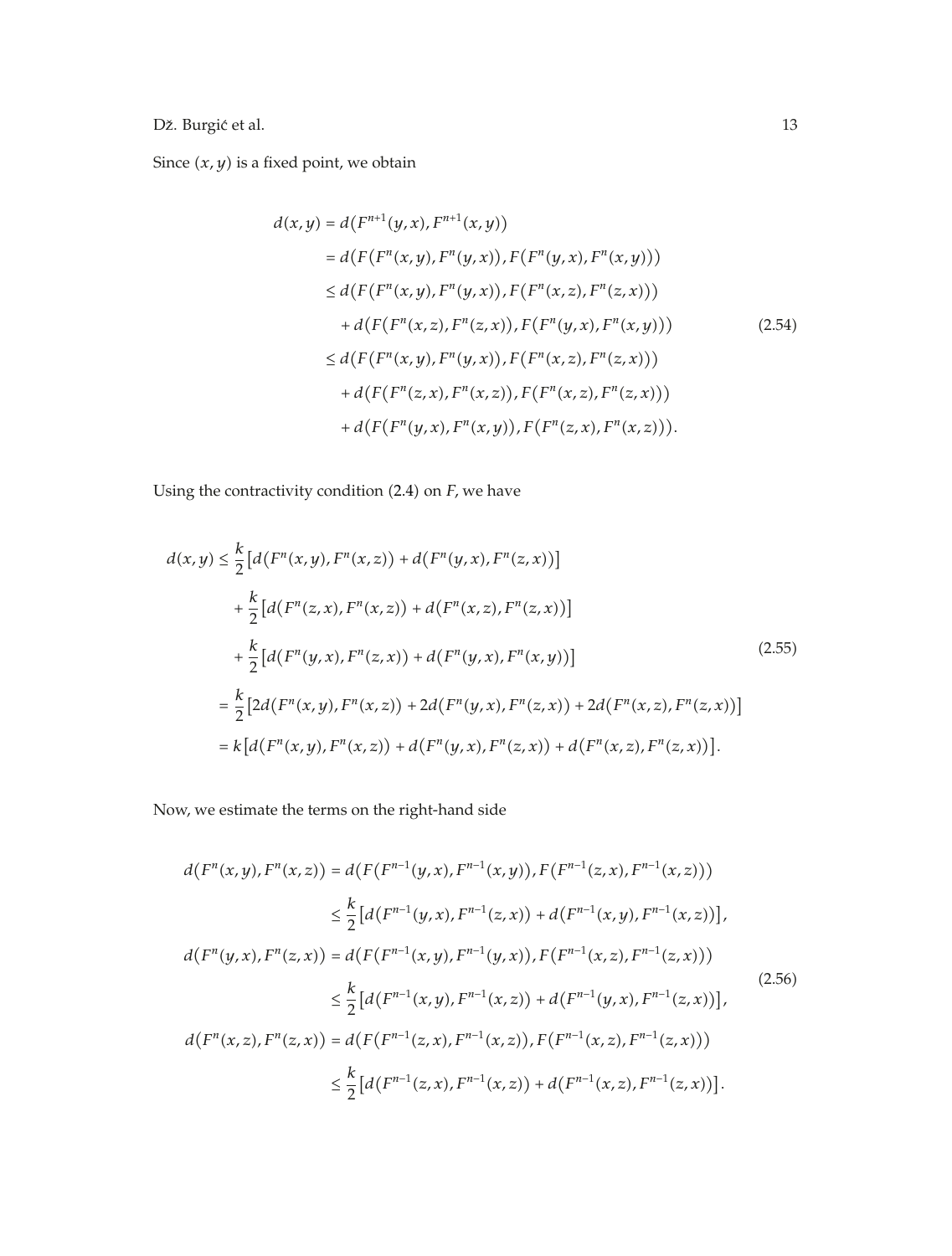Now, we have

$$
d(x,y) \le k^2 \left[ d\left(F^{n-1}(y,x), F^{n-1}(z,x)\right) + d\left(F^{n-1}(x,y), F^{n-1}(x,z)\right) + d\left(F^{n-1}(z,x), F^{n-1}(x,z)\right) \right].
$$
\n(2.57)

Continuing this process, we obtain

$$
d(x,y) \le k^n [d(F(y,x),F(z,x)) + d(F(x,y),F(x,z)) + d(F(z,x),F(x,z))]. \tag{2.58}
$$

Using the contractivity of *F,* we have

$$
d(x,y) \le k^n \left[ \frac{k}{2} (d(x,x) + d(y,z) + d(y,z) + d(x,x) + d(x,z) + d(z,x)) \right]
$$
  
=  $k^{n+1} (d(y,z) + d(z,x)).$  (2.59)

That is

$$
d(x,y) \le k^{n+1}(d(y,z) + d(z,x)) \longrightarrow 0, \quad n \longrightarrow \infty. \tag{2.60}
$$

So,

$$
d(x, y) = 0 \Longleftrightarrow x = y. \tag{2.61}
$$

 $\Box$ 

#### **3. Main Results: Mixed Monotone Case II**

Let *X* be a partially ordered set and let *d* be a metric on *X* such that  $(X, d)$  is a complete metric space. Consider  $X \times X$ . We will use the following partial order.

For  $(x, y)$ *,*  $(u, v) \in X \times X$ *,* we have

$$
(x, y) \le (u, v) \Longleftrightarrow \{x \ge u, y \le v\}.
$$
\n
$$
(3.1)
$$

Let  $d_1$  be a metric on  $X \times X$  defined as follows:

$$
d_1((x,y),(u,v)) = d(x,u) + d(y,v).
$$
 (3.2)

The following two theorems have similar proofs to the proofs of Theorems 2.1 and 2.3, respectively, and so their proofs will be skipped. Significant parts of these results have been included in [14] and applied successfully to some boundary value problems in ordinary differential equations.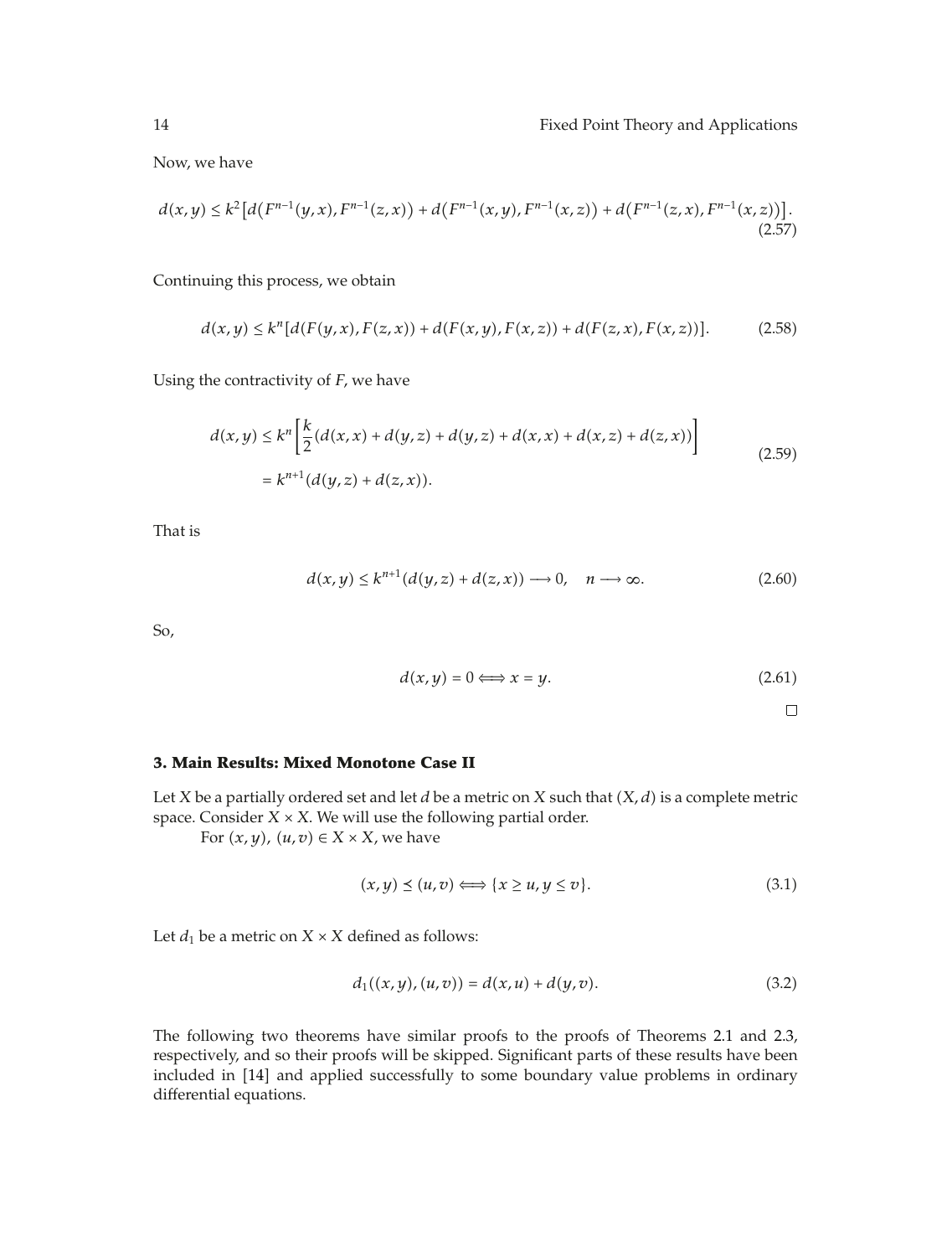**Theorem 3.1.** *Let*  $F: X \times X \to X$  *be a map such that*  $F(x, y)$  *is nondecreasing in*  $x$  *for all*  $y \in X$ , *and nonincreasing in <sup>y</sup> for all <sup>x</sup>* <sup>∈</sup> *X. Suppose that the following conditions hold.*

 $(i)$  *There exists*  $k \in [0, 1)$  *with* 

$$
d(F(x, y), F(u, v)) \le \frac{k}{2} d_1((x, y), (u, v)) \quad \forall (x, y) \le (u, v).
$$
 (3.3)

(ii) *There exists*  $x_0, y_0 \in X$  *such that the following condition holds:* 

$$
x_0 \le F(x_0, y_0), \qquad y_0 \ge F(y_0, x_0). \tag{3.4}
$$

(iii) *If*  $\{x_n\}$  ∈ *X is a nondecreasing convergent sequence such that*  $\lim_{n\to\infty} x_n = x$ *, then*  $x_n$  ≤ *x, for all*  $n$  ∈ *N and if*  $\{y_n\}$  ∈ *Y is a nonincreasing convergent sequence such that*  $\lim_{n\to\infty} y_n = y$ *, then*  $y_n \geq y$ *, for all*  $n \in N$ *; if*  $x_n \leq y_n$  *for every n, then*  $\lim_{n\to\infty} x_n \leq \lim_{n\to\infty} y_n$ .

*Then we have the following.*

(a) For every initial point  $(x_0, y_0) \in X \times X$  such that the condition (3.2) holds,  $F^n(x_0, y_0) \rightarrow$ *x*,  $F^{n}(y_0, x_0) \rightarrow y$ ,  $n \rightarrow \infty$ , where *x*, *y* satisfy

$$
x = F(x, y), \qquad y = F(y, x). \tag{3.5}
$$

*If*  $x_0 \le y_0$  *in condition* (3.4*)*, then  $x \le y$ . If *in addition*  $x = y$ , then  $\{x_n\}$ ,  $\{y_n\}$  *converge to the equilibrium of the equation*

$$
x_{n+1} = F(x_n, y_n), \quad y_{n+1} = F(y_n, x_n), \quad n = 1, 2, .... \tag{3.6}
$$

(b) In particular, every solution  $\{z_n\}$  of

$$
z_{n+1} = F(z_n, z_{n-1}), \quad n = 2, 3, ... \tag{3.7}
$$

*such that*  $x_0 \leq z_0$ ,  $z_1 \leq y_0$  *converges to the equilibrium of* (3.7).

c *The following estimates hold:*

$$
d(F^{n}(x_{0}, y_{0}), x) \leq \frac{1}{2} \frac{k^{n}}{1 - k} [d(F(x_{0}, y_{0}), x_{0}) + d(F(y_{0}, x_{0}), y_{0})],
$$
  

$$
d(F^{n}(y_{0}, x_{0}), y) \leq \frac{1}{2} \frac{k^{n}}{1 - k} [d(F(x_{0}, y_{0}), x_{0}) + d(F(y_{0}, x_{0}), y_{0})].
$$
\n(3.8)

**Theorem 3.2.** *Assume that along with conditions (i) and (ii) of Theorem 3.1, the following condition is satisfied:*

iv *every pair of elements has either a lower or an upper bound. Then, the fixed point*  $(x, y)$  *is unique and*  $x = y$ .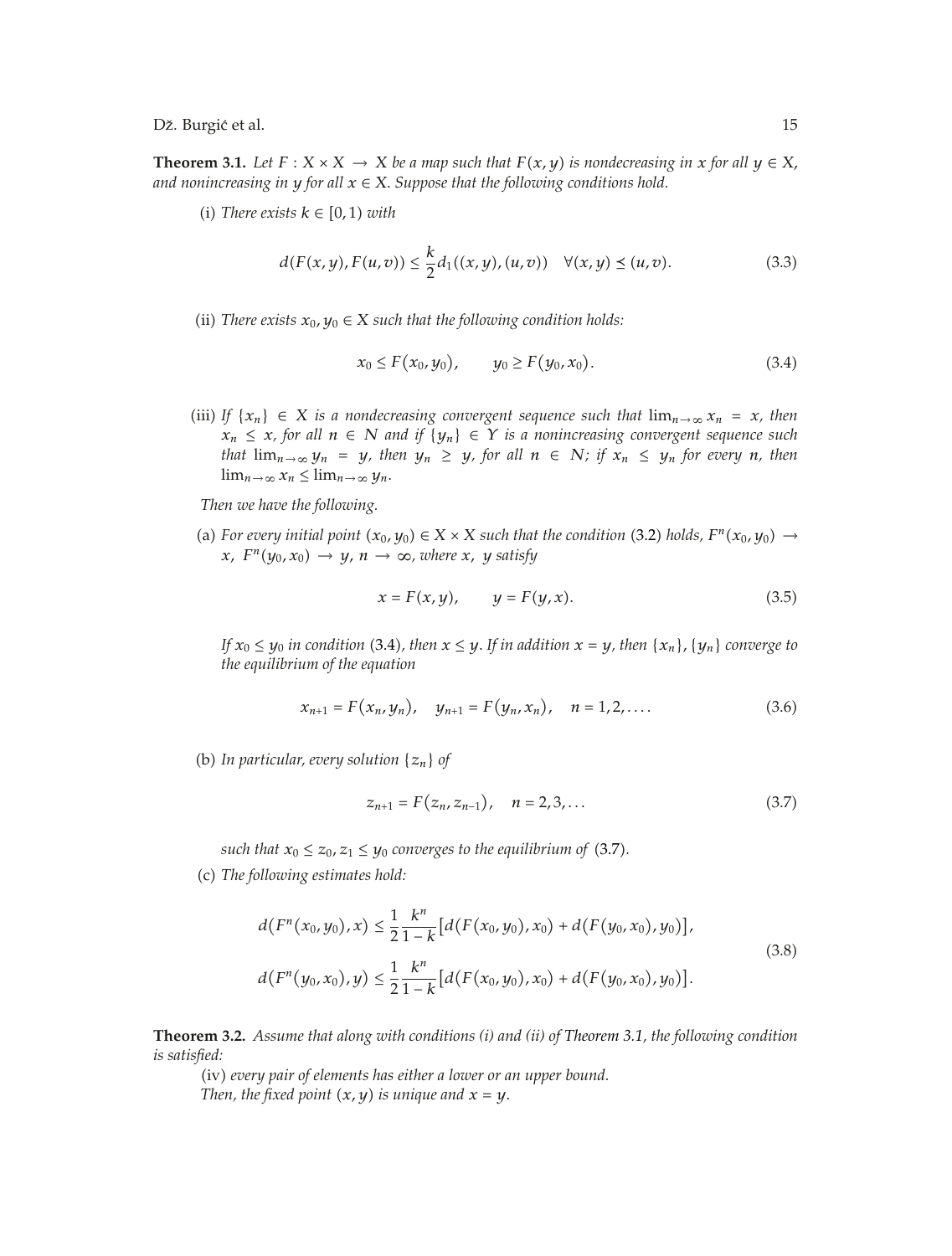*Remark 3.3.* Theorems 3.1 and 3.2 generalize and extend the results in [14]. The new feature of our results is global attractivity part that extends Theorems 1.1 and 1.2. Most of presented ideas were presented for the first time in [14].

#### **Acknowledgment**

The authors are grateful to the referees for pointing out few fine details that improved the presented results.

#### **References**

- 1 M. R. S. Kulenović, G. Ladas, and W. S. Sizer, "On the recursive sequence  $x_{n+1} = (\alpha x_n + \beta x_{n-1})/(\gamma x_n + \beta x_n)$ *δxn*−1," *Mathematical Sciences Research Hot-Line*, vol. 2, no. 5, pp. 1–16, 1998.
- 2 M. R. S. Kulenovic and G. Ladas, ´ *Dynamics of Second Order Rational Difference Equations: With Open Problems and Conjecture*, Chapman & Hall/CRC, Boca Raton, Fla, USA, 2002.
- [3] M. R. S. Kulenović and O. Merino, "A global attractivity result for maps with invariant boxes," *Discrete and Continuous Dynamical Systems. Series B*, vol. 6, no. 1, pp. 97–110, 2006.
- 4 R. D. Nussbaum, "Global stability, two conjectures and Maple," *Nonlinear Analysis: Theory, Methods & Applications*, vol. 66, no. 5, pp. 1064–1090, 2007.
- 5 H. L. Smith, "The discrete dynamics of monotonically decomposable maps," *Journal of Mathematical Biology*, vol. 53, no. 4, pp. 747–758, 2006.
- 6 H. L. Smith, "Global stability for mixed monotone systems," *Journal of Difference Equations and Applications*, vol. 14, no. 10-11, pp. 1159–1164, 2008.
- 7 E. Camouzis and G. Ladas, *Dynamics of Third-Order Rational Difference Equations with Open Problems and Conjectures*, vol. 5 of *Advances in Discrete Mathematics and Applications*, Chapman & Hall/CRC, Boca Raton, Fla, USA, 2008.
- 8 C. H. Gibbons, M. R. S. Kulenović, and G. Ladas, "On the recursive sequence  $x_{n+1} = (\alpha + \beta x_{n-1})/(\gamma + \beta x_n)$ *xn*," *Mathematical Sciences Research Hot-Line*, vol. 4, no. 2, pp. 1–11, 2000.
- [9] C. H. Gibbons, M. R. S. Kulenović, G. Ladas, and H. D. Voulov, "On the trichotomy character of  $x_{n+1} = (\alpha + \beta x_n + \gamma x_{n-1})/(A + x_n)$ ," *Journal of Difference Equations and Applications*, vol. 8, no. 1, pp. 75–92, 2002.
- 10 E. A. Grove and G. Ladas, *Periodicities in Nonlinear Difference Equations*, vol. 4 of *Advances in Discrete Mathematics and Applications*, Chapman & Hall/CRC, Boca Raton, Fla, USA, 2005.
- 11 M. R. S. Kulenovic and O. Merino, ´ *Discrete Dynamical Systems and Difference Equations with Mathematica*, Chapman & Hall/CRC, Boca Raton, Fla, USA, 2002.
- [12] M. R. S. Kulenović and M. Nurkanović, "Asymptotic behavior of a system of linear fractional difference equations," *Journal of Inequalities and Applications*, vol. 2005, no. 2, pp. 127–143, 2005.
- [13] R. P. Agarwal, M. A. El-Gebeily, and D. O'Regan, "Generalized contractions in partially ordered metric spaces," *Applicable Analysis*, vol. 87, no. 1, pp. 109–116, 2008.
- 14 T. Gnana Bhaskar and V. Lakshmikantham, "Fixed point theorems in partially ordered metric spaces and applications," *Nonlinear Analysis: Theory, Methods & Applications*, vol. 65, no. 7, pp. 1379–1393, 2006.
- [15] J. J. Nieto and R. Rodríguez-López, "Existence and uniqueness of fixed point in partially ordered sets and applications to ordinary differential equations," *Acta Mathematica Sinica*, vol. 23, no. 12, pp. 2205–2212, 2007.
- [16] J. J. Nieto and R. Rodríguez-López, "Contractive mapping theorems in partially ordered sets and applications to ordinary differential equations," *Order*, vol. 22, no. 3, pp. 223–239, 2005.
- [17] J. J. Nieto, R. L. Pouso, and R. Rodríguez-López, "Fixed point theorems in ordered abstract spaces," *Proceedings of the American Mathematical Society*, vol. 135, no. 8, pp. 2505–2517, 2007.
- [18] D. O'Regan and A. Petruşel, "Fixed point theorems for generalized contractions in ordered metric spaces," *Journal of Mathematical Analysis and Applications*, vol. 341, no. 2, pp. 1241–1252, 2008.
- 19 A. Petrus¸el and I. A. Rus, "Fixed point theorems in ordered *L*-spaces," *Proceedings of the American Mathematical Society*, vol. 134, no. 2, pp. 411–418, 2006.